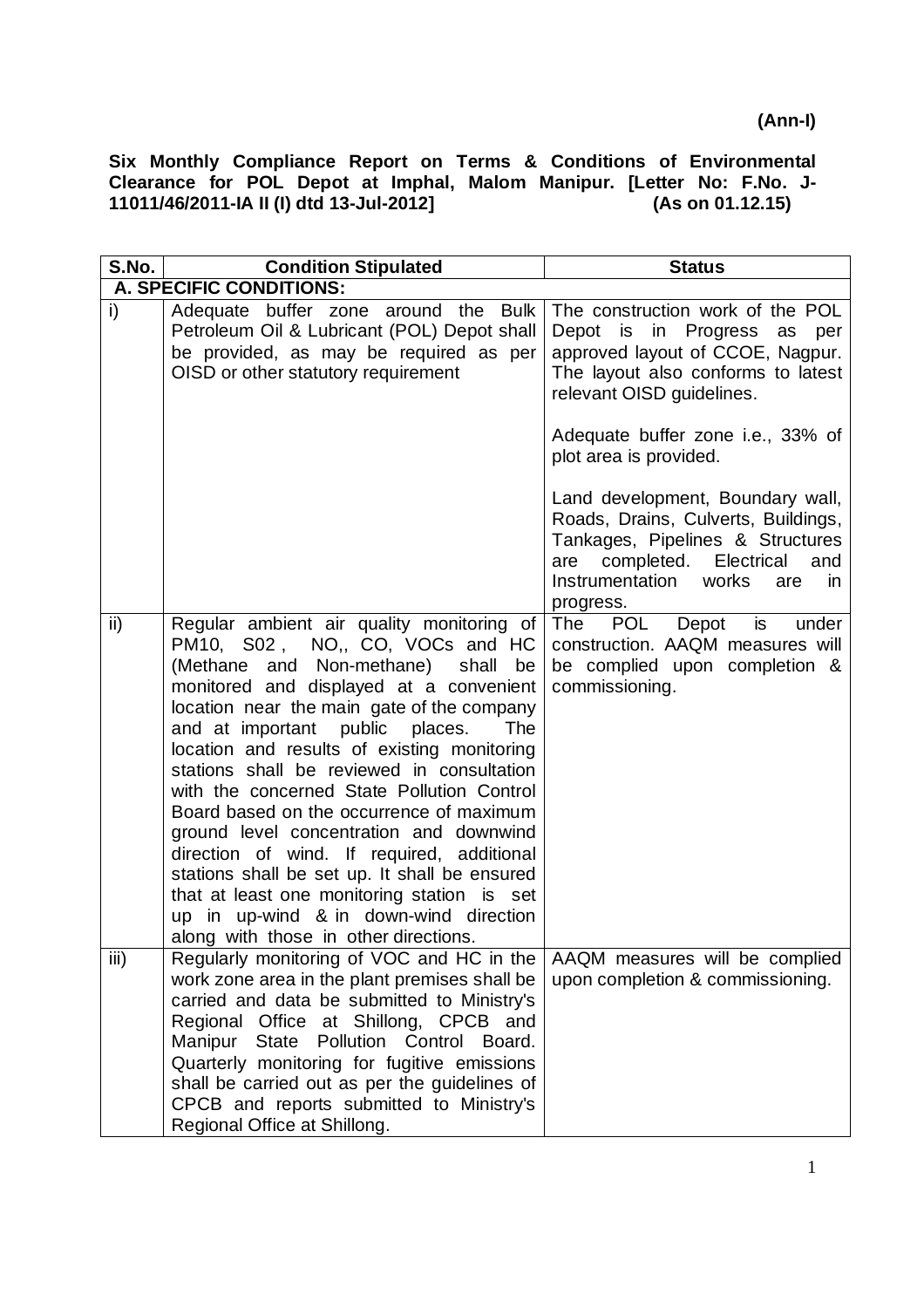| S.No. | <b>Condition Stipulated</b>                                                          | <b>Status</b>                                                                          |
|-------|--------------------------------------------------------------------------------------|----------------------------------------------------------------------------------------|
| iv)   | Vapor recovery system shall be provided in                                           | of Vapour recovery<br>Provision                                                        |
|       | Tank Truck Loading (TTL) to recover                                                  | system is proposed and work is in                                                      |
|       | hydrocarbon.                                                                         | progress.                                                                              |
| V)    | Total fresh water requirement from ground                                            | Will be complied and applied for                                                       |
|       | water source shall not exceed 5 m <sup>3</sup> /day and                              | NOC from SGWA, Imphal. Copy of                                                         |
|       | prior permission shall be obtained from the                                          | application submitted with<br>six-                                                     |
|       | CGWA/SGWA.                                                                           | monthly report as on 01.06.15.                                                         |
| vi)   | The company shall construct the garland                                              | Garland drain constructed.                                                             |
|       | drain all around the project site to prevent                                         |                                                                                        |
|       | runoff of any oil containing waste into the                                          | Oily Water Separation System and                                                       |
|       | nearby water bodies, Separate drainage                                               | separate drainage system work is in                                                    |
|       | system shall<br>created<br>be<br>for<br>oil<br>contaminated and non-oil contaminated | progress.                                                                              |
|       | streams. During rainy season, the storm                                              |                                                                                        |
|       | water drains shall be connected to oil                                               |                                                                                        |
|       | water separator and passed through guard                                             |                                                                                        |
|       | pond. Water quality monitoring of guard                                              |                                                                                        |
|       | pond shall be conducted and ensured that                                             |                                                                                        |
|       | monitoring parameters shall not exceed the                                           |                                                                                        |
|       | prescribed standards                                                                 |                                                                                        |
| vii)  | As proposed, effluent containing oil from                                            | Will be complied.                                                                      |
|       | POL Depot shall be properly treated in                                               |                                                                                        |
|       | ETP)/oil water separator and<br>treated                                              |                                                                                        |
|       | <b>CPCB</b><br>shall<br>conform<br>to<br>wastewater                                  |                                                                                        |
|       | standards. Sewage shall be disposed off                                              |                                                                                        |
|       | through septic tank followed by soak pit. No                                         |                                                                                        |
|       | effluent shall be discharged outside the                                             |                                                                                        |
|       | premises. No washing of truck shall be                                               |                                                                                        |
|       | carried out.                                                                         |                                                                                        |
| viii) | Oil Industry Safety Directorate guidelines                                           | The layout complies with latest                                                        |
|       | regarding safety against fire, spillage,                                             | relevant OISD-244; 1 <sup>st</sup> edition, 2015<br>guidelines & firefighting / safety |
|       | pollution control, etc., should be followed.                                         | provisions in the POL Depot will                                                       |
|       | Company should ensure no oil spillage occur                                          | conform to OISD-117.                                                                   |
|       | during loading / unloading of petroleum                                              |                                                                                        |
|       | products.                                                                            |                                                                                        |
| ix)   | The project authorities shall strictly comply                                        | Will be complied.                                                                      |
|       | with the provisions made in Manufacture,                                             |                                                                                        |
|       | Import of Hazardous<br>Storage and                                                   |                                                                                        |
|       | Chemicals Rules 1989, as amended in                                                  |                                                                                        |
|       | 2000 and the Public Liability Insurance                                              |                                                                                        |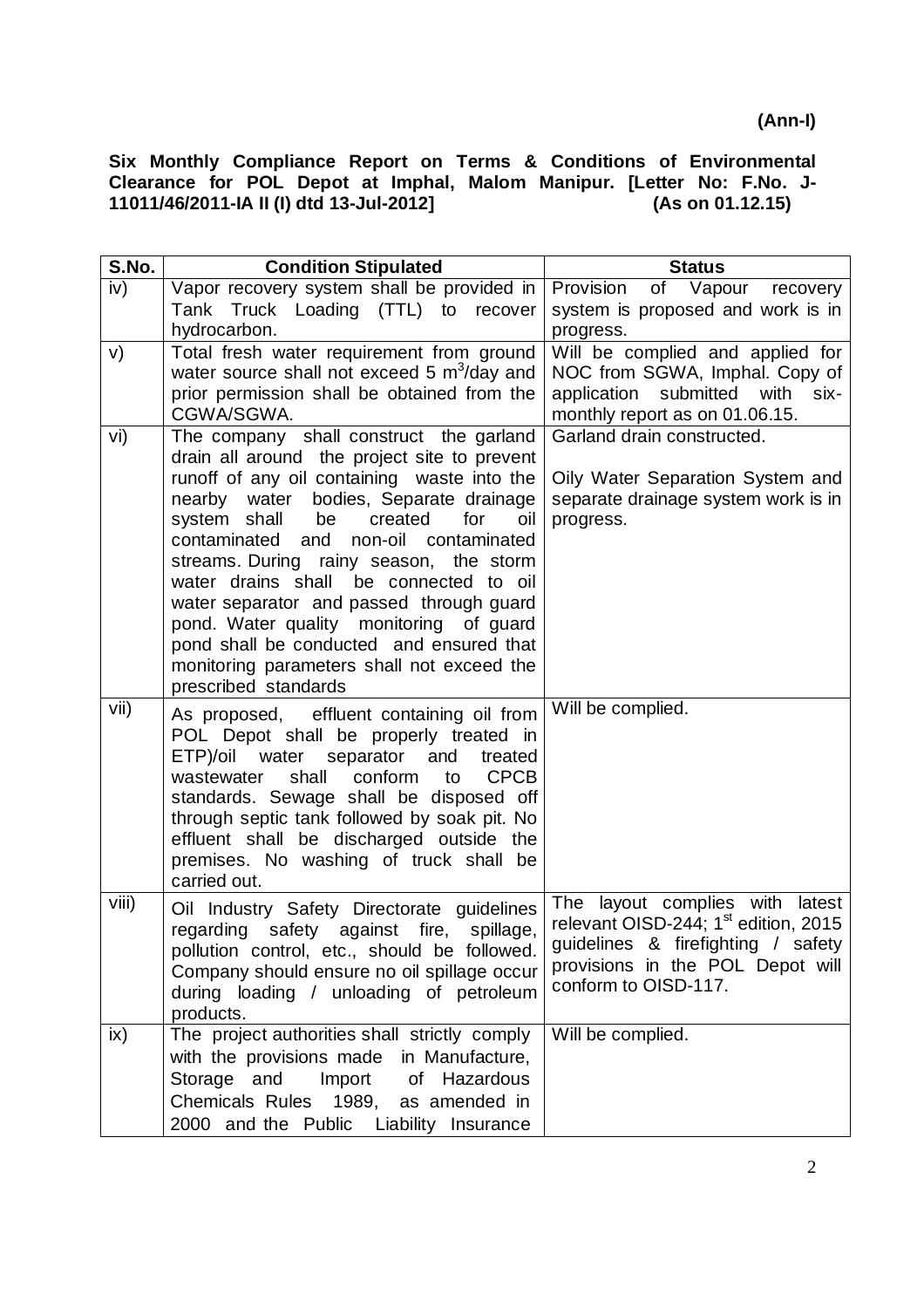| S.No. | <b>Condition Stipulated</b>                                                                                                                                                                                        | <b>Status</b>                                                                                                                                                                            |
|-------|--------------------------------------------------------------------------------------------------------------------------------------------------------------------------------------------------------------------|------------------------------------------------------------------------------------------------------------------------------------------------------------------------------------------|
|       | Act for handling of hazardous chemicals<br>All the hazardous waste shall be                                                                                                                                        |                                                                                                                                                                                          |
|       | etc.<br>properly treated and<br>disposed<br>of<br>in                                                                                                                                                               |                                                                                                                                                                                          |
|       | accordance with the<br>Hazardous<br>Waste                                                                                                                                                                          |                                                                                                                                                                                          |
|       | (Management, Handling and Transboundary                                                                                                                                                                            |                                                                                                                                                                                          |
|       | Movement) Rules 2008.                                                                                                                                                                                              |                                                                                                                                                                                          |
| X)    | Risk Assessment Report shall be revised to                                                                                                                                                                         | Complied with.                                                                                                                                                                           |
|       | based on the<br>Realistic Scenarios<br>and                                                                                                                                                                         |                                                                                                                                                                                          |
|       | possible Hazard noted and to be taken care<br>of by Preventive and Mitigative Barriers. The                                                                                                                        |                                                                                                                                                                                          |
|       | report shall be submitted to the Ministry's                                                                                                                                                                        |                                                                                                                                                                                          |
|       | regional office at Shillong within 3 months.                                                                                                                                                                       |                                                                                                                                                                                          |
| xi)   | Necessary approvals from Chief Controller<br>of Explosives must be obtained before<br>commission of project. Requisite On-site and<br>Off-site Disaster Management Plans will be                                   | Layout approval has been obtained<br>from CCOE, Nagpur. DMP has<br>been submitted with application for<br>EC.                                                                            |
|       | prepared and implemented. Emergency<br>Response Plan shall be based on the<br>guidelines prepared by OISD, DGMS and<br>Govt of India. Mock drill shall be conducted<br>in a month.                                 | <b>ERP</b><br>will<br>comply with<br>relevant<br><b>Mock</b><br>drill<br>will<br>guidelines.<br>be<br>conducted<br>subsequent<br>to<br>construction & commissioning<br>of<br>facilities. |
| xii)  | The company shall obtain all requisite<br>clearances for fire safety and explosives and<br>shall comply with the stipulation made by the                                                                           | Will be complied.                                                                                                                                                                        |
|       | respective authorities.                                                                                                                                                                                            |                                                                                                                                                                                          |
| xiii) | MS shall be stored in floating roof tank with<br>liquid mounted seal, foam and water spray<br>system. HSD tanks shall be provided with<br>foam and spray system. Fire fighting system<br>shall be as per the OISD. | IFR Tanks constructed for MS.<br>Provisions in storage tanks done as<br>per OISD relevant guidelines.                                                                                    |
| xiv)  | No change in the storage capacity and other<br>facilities shall be made without getting proper                                                                                                                     | Storage capacity as per EC is<br>maintained as approved<br>as per                                                                                                                        |
|       | approval from the Ministry.                                                                                                                                                                                        | following tankage details:<br>MS: 5124KL (3Nos.)<br>HSD: 11796KL (3Nos.)<br>SKO: 5055KL (3Nos.)                                                                                          |
| XV)   | Tankers shall be as per IS 803 and OISD                                                                                                                                                                            | Complied with.                                                                                                                                                                           |
|       | 117 & 118 for safety aspect.                                                                                                                                                                                       |                                                                                                                                                                                          |
| xvi)  | As proposed, fully<br>automated tank<br>farm                                                                                                                                                                       | Fully<br><b>TFMS</b><br>automated<br>being                                                                                                                                               |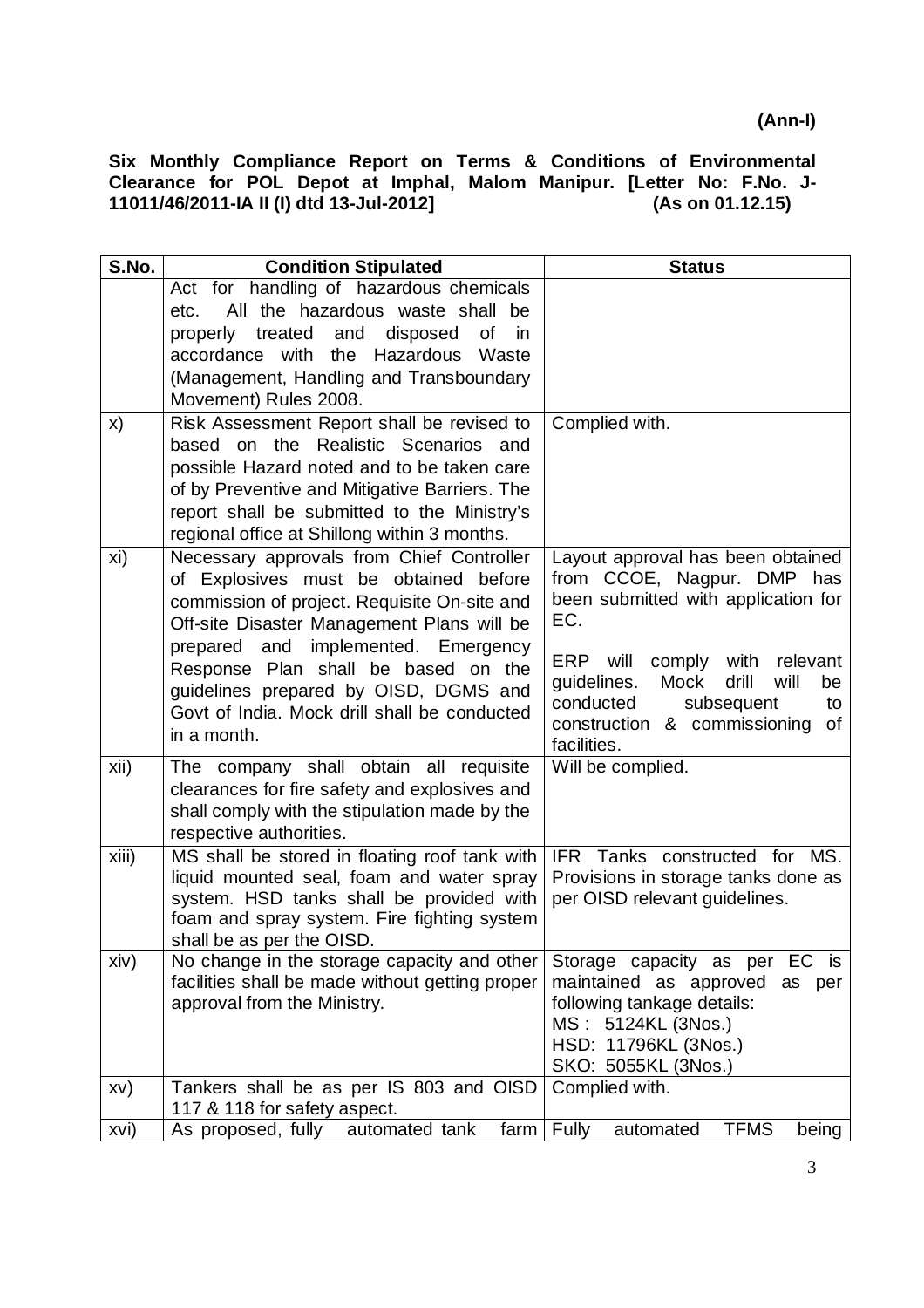| S.No.  | <b>Condition Stipulated</b>                                                                | <b>Status</b>                                                            |
|--------|--------------------------------------------------------------------------------------------|--------------------------------------------------------------------------|
|        | management system (TFMS) will be provided                                                  | provided                                                                 |
|        | for accounting of products & reconciliation.                                               |                                                                          |
| xvii)  | Bottom oil sludge shall be handled, stored                                                 | Will be complied.                                                        |
|        | and disposed as per CPCB/MoEF guidelines.                                                  |                                                                          |
|        | An action plan in this regard including                                                    | Action<br>plan<br>Solid<br>on<br>waste                                   |
|        | bioremediation shall be submitted to the                                                   | management submitted with six-                                           |
|        | Ministry and its Regional Office at Shillong                                               | monthly compliance report as on                                          |
| xviii) | within 3 months of issue of the letter.<br>Emergency Response Plan shall be based          | $01 - 06 - 14.$<br>ERP will<br>relevant                                  |
|        | on the guidelines prepared by OISD, DGMS                                                   | comply with<br>guidelines.<br>Mock<br>drill<br>will<br>be                |
|        | and Govt. of India. Mock drill shall be                                                    | conducted<br>subsequent<br>to                                            |
|        | conducted once in a month.                                                                 | construction & commissioning<br>of                                       |
|        |                                                                                            | facilities.                                                              |
| xix)   | Company shall ensure that no spillage shall                                                | Will be ensured.                                                         |
|        | be occur during storage, handling<br>and                                                   |                                                                          |
|        | transportation of petroleum products.                                                      |                                                                          |
| XX)    | The company shall install automatic leak                                                   | Will be provided.                                                        |
|        | detection system supported with hooters or                                                 |                                                                          |
|        | alarm system.                                                                              |                                                                          |
| xxi)   | Additional safety measures shall taken by                                                  | ROSOV and DBBV provided.                                                 |
|        | using remote operated shut off valve, double<br>block & bleed valve (DBB), impervious dyke |                                                                          |
|        | wall and un-bounded flexible roof drain pipe.                                              |                                                                          |
| Xxii   | Occupational health surveillance of worker                                                 | Will<br>complied<br>be<br>upon                                           |
|        | shall be done on a regular basis and records                                               | commissioning of the POL Depot.                                          |
|        | maintained as per the Factory Act.                                                         |                                                                          |
| xxiii) | Green belt shall be developed in 33% of the                                                | Green area @ 33% of Depot area                                           |
|        | plot area to mitigate the effect of fugitive                                               | will be maintained in consultation                                       |
|        | all<br>emission<br>around<br>the<br>plant<br>in                                            | with DFO.                                                                |
|        | consultation with<br><b>DFO</b><br><b>CPCB</b><br>per<br>as                                |                                                                          |
|        | guidelines. Thick green belt around factory                                                | DFO, Imphal has already been                                             |
|        | premises should be ensured.                                                                | approached and recommendation                                            |
|        |                                                                                            | given will be implemented. Copy of<br>submitted with six-<br>was<br>same |
|        |                                                                                            | monthly report as on 01.06.15.                                           |
| xxiv)  | The Company shall harvest surface as well                                                  | Complied with.                                                           |
|        | rainwater from<br>the rooftops<br>of the<br>as                                             |                                                                          |
|        | buildings proposed in the project and storm                                                |                                                                          |
|        | water drains to recharge the ground water                                                  |                                                                          |
|        | and use the same water for the various                                                     |                                                                          |
|        | activities of the project to conserve fresh                                                |                                                                          |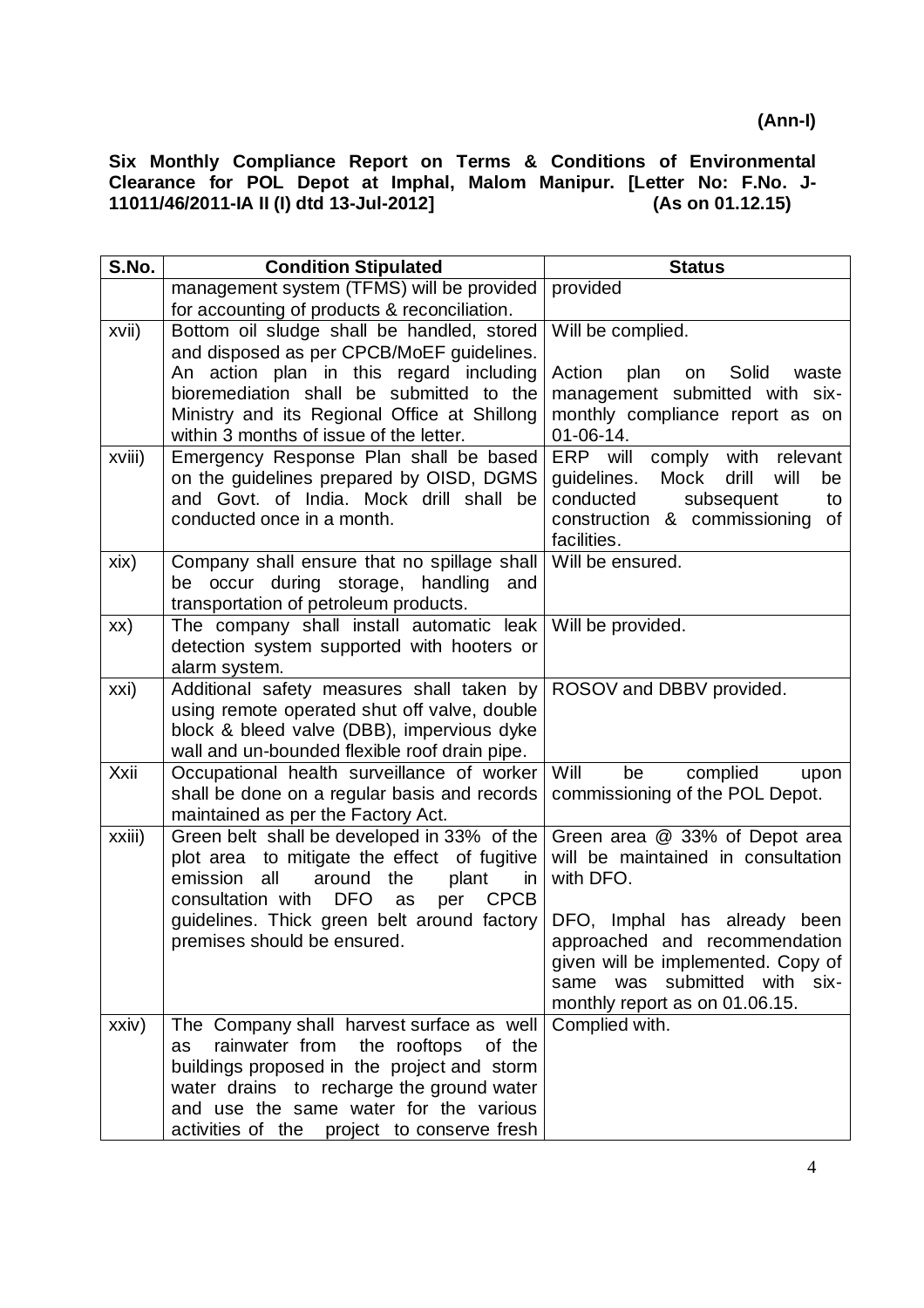| S.No.                         | <b>Condition Stipulated</b>                                                                                                                                                                                                                                                                                                                                                | <b>Status</b>                                                                       |  |
|-------------------------------|----------------------------------------------------------------------------------------------------------------------------------------------------------------------------------------------------------------------------------------------------------------------------------------------------------------------------------------------------------------------------|-------------------------------------------------------------------------------------|--|
|                               | water                                                                                                                                                                                                                                                                                                                                                                      |                                                                                     |  |
| XXV)                          | All the recommendations mentioned in the<br>EMP/DMP shall be implemented.                                                                                                                                                                                                                                                                                                  | Will be complied.                                                                   |  |
| xxvi)                         | Dedicated parking facility for loading and<br>unloading of material should be provided in<br>the POL Depot. Unit should develop and<br>implement<br>good<br>traffic<br>management<br>system for their incoming and outgoing<br>vehicles to avoid congestion on the public<br>road.                                                                                         | Already planned and dedicated<br>parking area for TT completed and<br>put into use. |  |
| xxvii)                        | All<br>during<br>public<br>raised<br>issues<br>the<br>hearing/consultation meeting on 10 <sup>th</sup> Oct<br>2011 shall be satisfactorily implemented.                                                                                                                                                                                                                    | Will be complied.                                                                   |  |
| xxviii)                       | Company shall adopt Corporate Environment<br>Policy as per the Ministry's O.M No. J-11013/<br>41/2006-IA.II(1) dated $26^{th}$ April, 2011 and<br>implemented and adequate budget to be<br>earmarked for implementation as admissible.                                                                                                                                     | Will be implemented                                                                 |  |
| xxix)                         | Under Corporate<br>Social Responsibility<br>(CSR), sufficient budgetary provision shall<br>be made<br>for<br>health<br>improvement,<br>education, water and electricity supply<br>etc. in and around the project.                                                                                                                                                          | Will be implemented                                                                 |  |
| XXX)                          | Provision shall be made for the housing of<br>construction labour within the site with all<br>necessary infrastructure and facilities such<br>as fuel for cooking, mobile toilets, mobile<br>STP, Safe drinking water, medical health<br>care, crèche etc. The housing may be in the<br>form of temporary structures to be removed<br>after the completion of the project. | Being done.                                                                         |  |
| <b>B. GENERAL CONDITIONS:</b> |                                                                                                                                                                                                                                                                                                                                                                            |                                                                                     |  |
| i)                            | The project authorities shall strictly adhere to   Will be implemented.<br>the stipulations made by the Manipur State<br>Pollution Control<br><b>Board</b><br>(MPCB), State<br>Government<br>other<br>and<br>statutory<br>any<br>authority.                                                                                                                                |                                                                                     |  |
| ii)                           | No further expansion or modifications in the<br>plant shall be carried out without prior<br>approval of the Ministry of Environment                                                                                                                                                                                                                                        | Will be complied.                                                                   |  |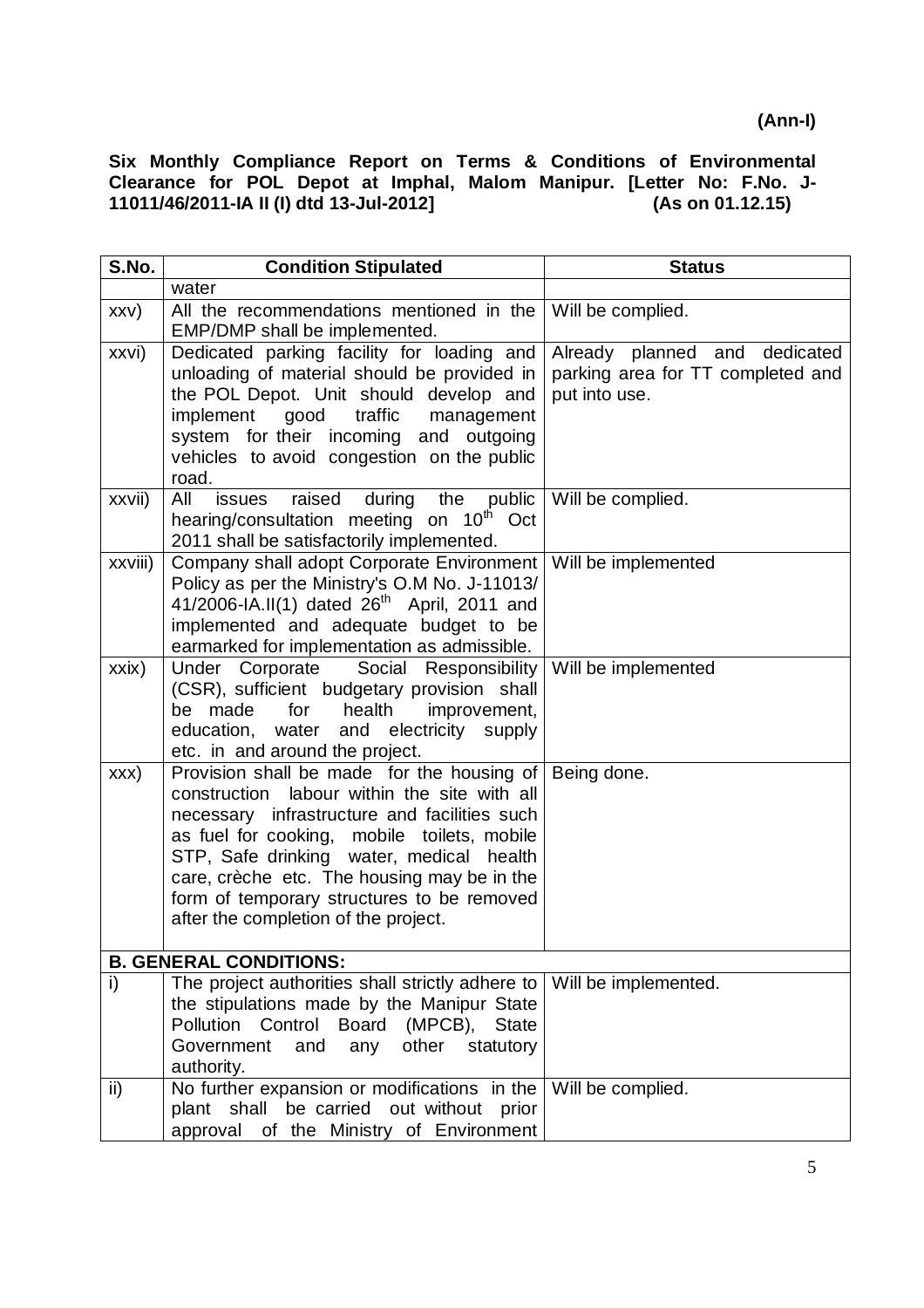| S.No. | <b>Condition Stipulated</b>                                                               | <b>Status</b>                        |
|-------|-------------------------------------------------------------------------------------------|--------------------------------------|
|       | and Forests. In case of deviations<br>or                                                  |                                      |
|       | alterations in the project proposal from                                                  |                                      |
|       | submitted<br>to this<br><b>Ministry</b><br>those<br>for                                   |                                      |
|       | clearance, a fresh reference shall be made                                                |                                      |
|       | to the Ministry to assess the adequacy of                                                 |                                      |
|       | conditions<br>imposed<br>add<br>and<br>to                                                 |                                      |
|       | additional<br>environmental<br>protection                                                 |                                      |
|       | measures required, if any.                                                                |                                      |
| iii)  | The project authorities must strictly comply                                              | Factory Permit obtained from Chief   |
|       | the<br>rules<br>and<br>regulations under<br>with                                          | Inspector of Factories & Boilers,    |
|       | Storage<br>and<br>Import<br>Manufacture,<br>οf                                            | Manipur. Copy already submitted.     |
|       | Hazardous Chemicals<br>Rules, 2000<br>as                                                  |                                      |
|       | amended subsequently. Prior approvals from                                                | PESO approval obtained from Chief    |
|       | Chief Inspectorate of Factories, Chief                                                    | Controller of Explosives, Nagpur.    |
|       | Controller of Explosives, Fire Safety                                                     | Copy already submitted.              |
|       | Inspectorate etc must be obtained, wherever                                               |                                      |
|       | applicable.                                                                               | Fire License shall be obtained prior |
|       |                                                                                           | to the commissioning.                |
| iv)   | The overall noise levels in and around the                                                | Will be complied.                    |
|       | plant area shall be kept well within the                                                  |                                      |
|       | by providing<br>standards<br>noise control                                                |                                      |
|       | including acoustic<br>hoods,<br>measures                                                  |                                      |
|       | silencers, enclosures etc. on all sources of<br>noise generation The ambient noise levels |                                      |
|       | shall conform to the standards prescribed                                                 |                                      |
|       | under Environment (Protection) Act, 1986                                                  |                                      |
|       | Rules, 1989 viz. 75 dBA (day time) and 70                                                 |                                      |
|       | dBA (night time).                                                                         |                                      |
| V)    | A separate environment management cell                                                    | Will be complied.                    |
|       | equipped with full fledged laboratory facilities                                          |                                      |
|       | must be set up to carry out the environment                                               |                                      |
|       | management and monitoring functions.                                                      |                                      |
| vi)   | A copy of clearance letter shall be sent by Complied with.                                |                                      |
|       | the proponent to concerned Panchayat, Zila                                                |                                      |
|       | Parishad/Municipal Corporation, Urban Local                                               |                                      |
|       | Body and the local NGO, if any, from whom                                                 |                                      |
|       | suggestions/representations, if any, were                                                 |                                      |
|       | received while processing the proposal. The                                               |                                      |
|       | clearance letter shall also be put on the web                                             |                                      |
|       | site of the company by the proponent.                                                     |                                      |
| vii)  | The project proponent shall upload the status   Complied with.                            |                                      |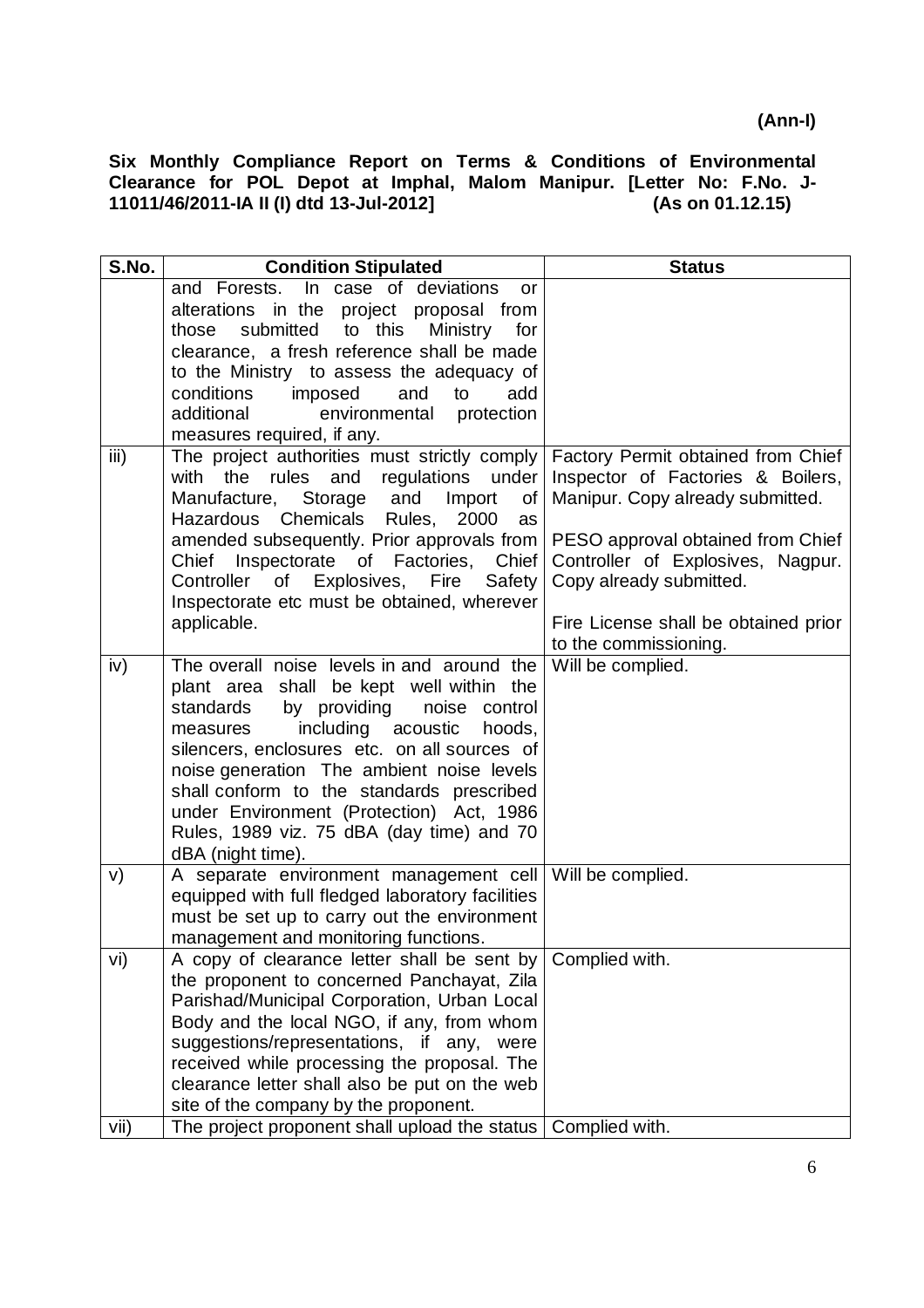| S.No. | <b>Condition Stipulated</b>                                                                                                                                                                                                                                                                                                                                                                                                                                                                                                                                                | <b>Status</b>                                                                                    |
|-------|----------------------------------------------------------------------------------------------------------------------------------------------------------------------------------------------------------------------------------------------------------------------------------------------------------------------------------------------------------------------------------------------------------------------------------------------------------------------------------------------------------------------------------------------------------------------------|--------------------------------------------------------------------------------------------------|
|       | of compliance of the stipulated environment<br>clearance conditions, including results of<br>monitored data on their website and shall<br>update the same periodically. It shall<br>simultaneously be sent to the Regional Office<br>of the MOEF, the respective Zonal Office of<br>CPCB and MPCB.                                                                                                                                                                                                                                                                         |                                                                                                  |
| viii) | The project proponent shall also submit<br>six monthly reports on the status of<br>compliance of the stipulated Environmental<br>Clearance conditions including results of<br>monitored data (both in hard copies as well<br>as by e-mail) to the respective Regional<br>Office of MoEF, the respective<br>Zonal<br>Office of CPCB and MPCB. The regional<br>office of this ministry/CPCB/MPCB shall<br>monitor<br>the<br>stipulated<br>conditions.<br>Environment Clearance and six monthly<br>compliance status report shall be posted on<br>the website of the company. | The project is under construction;<br>six monthly report as on 01.12.15.<br>is being submitted.  |
| ix)   | each<br>The environmental statement for<br>financial year ending 31 <sup>st</sup> March in Form-V is<br>mandated shall be submitted<br>to the<br>concerned State Pollution Control Board as<br>prescribed under<br>the<br>Environment<br>(Protection) Rules, 1986, as amended<br>subsequently, shall also be put on the<br>along with the<br>website of the company<br>compliance or<br>environmental<br>status<br>of<br>clearance conditions and shall also be sent<br>to the respective Regional Offices of MoEF<br>by e-mail.                                           | Form-V<br>requirement<br>will<br>be<br>complied<br>subsequent<br>to<br>commissioning of project. |
| X)    | The project proponent shall inform the<br>public that the project has been accorded<br>environmental clearance<br>by the Ministry<br>and copies of the clearance letter<br>are<br>available with the SPCB/Committee<br>and<br>may also be seen at Website of the<br>Ministry at http://envfor.nic.in. This shall be<br>advertised within seven days from the date                                                                                                                                                                                                          | Complied with.                                                                                   |